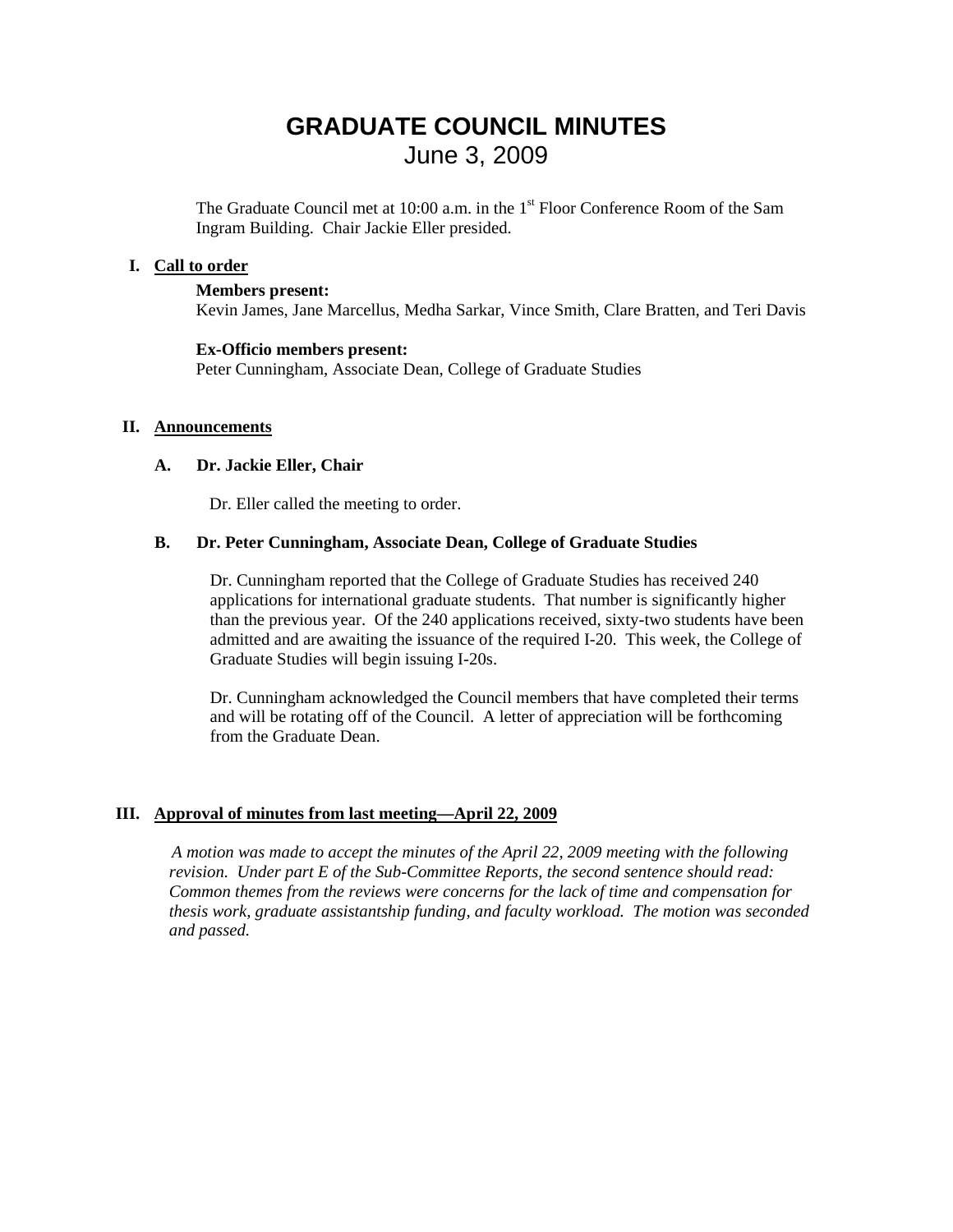### **IV. Sub-Committee Reports**

#### **A. Graduate Faculty and Curriculum Review Dr. Kevin James, Chair**

• Consent calendar attached --- *A motion was made to accept the consent calendar with the following revisions. The new course proposal for PSY 6661, Introduction to Program Evaluation in Schools and Communities, will be removed from the consent calendar. Instead, a proposal to change the course number of SOC 6660, Program Evaluation, to SOC 6661 will be added to the consent calendar. The SOC 6661 will be cross-listed with PSY 6661. The motion was seconded and carried.* 

### **B. Student Affairs and Travel Dr. Bren Martin, Chair**

• No report

### **C. Policies and Procedures Dr. Teri Davis, Chair**

- Dr. Davis reported that in regards to the thesis and dissertation compensation proposal, the committee has sent forth one proposal for summer pay and one proposal for academic year banking. The Graduate Dean will present the proposals to the Provost.
- A motion was made to accept the policies and procedures committee report. The motion was seconded and passed.

### **D. Graduate Program Review Dr. Jane Marcellus, Chair**

• Dr. Marcellus noted that a common theme from the program reviewers was the need for assessment of student learning outcomes.

### **E. Catalog Committee Ad Hoc Only**

### **V. Old Business**

- **VI. New Business**
	- Dr. Eller asked for three volunteers for the next Graduate Academic Suspension Appeals committee. The appeals will be held on Tuesday, August 25, 2009 at 9:00 a.m. in the garden level conference room of the Ingram building. Drs. Jane Marcellus, Vince Smith, and Kevin James volunteered.
	- Strategies to evaluate applications/transcripts as to legitimacy were discussed, but given changes are already being made by the College of Graduate Studies which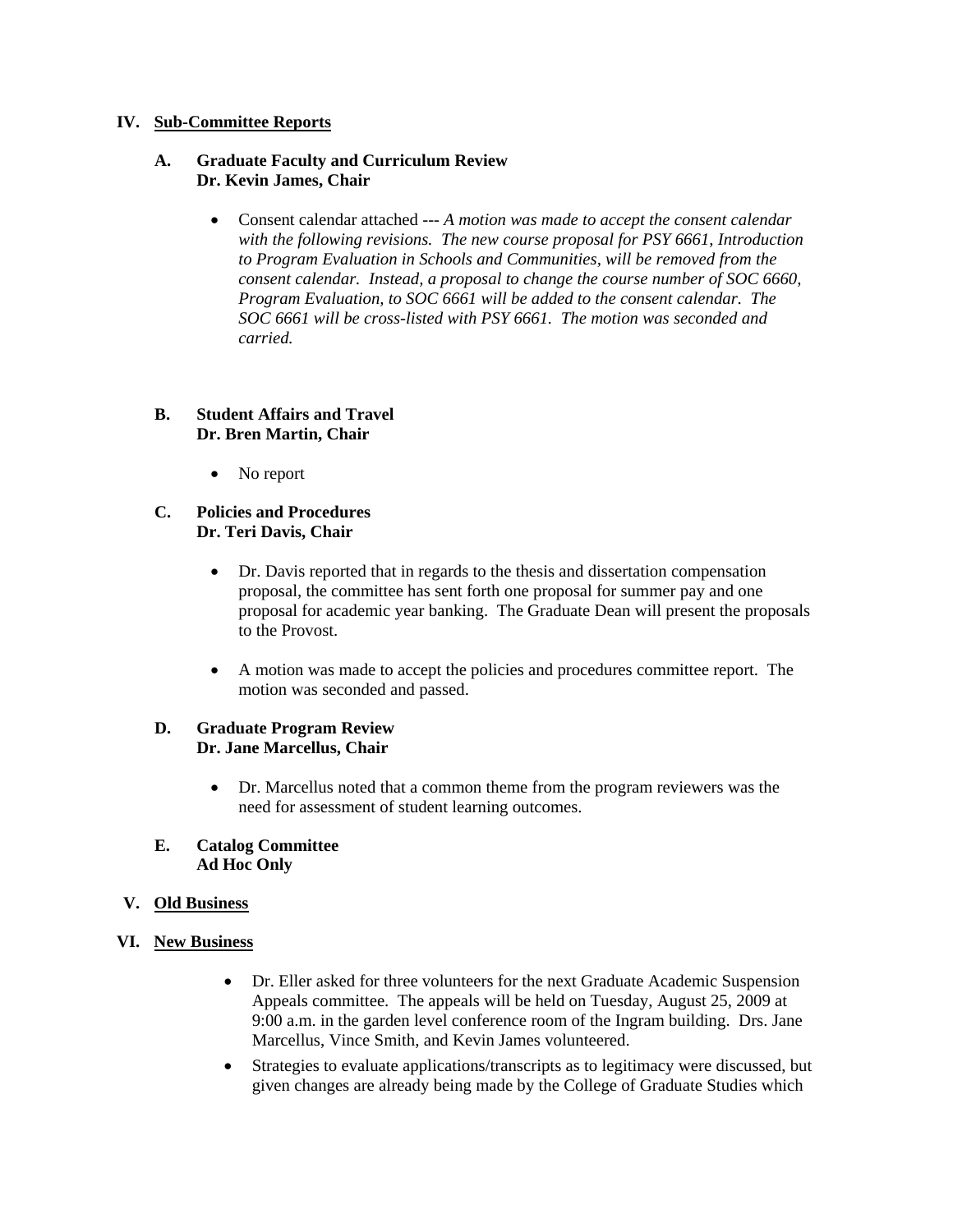may be sufficient, we agreed to move further discussion to the AY 09-10 curriculum committee if the need arises.

There being no further business the meeting was adjourned.

Minutes submitted by: Melissa Hawkins, Recording Secretary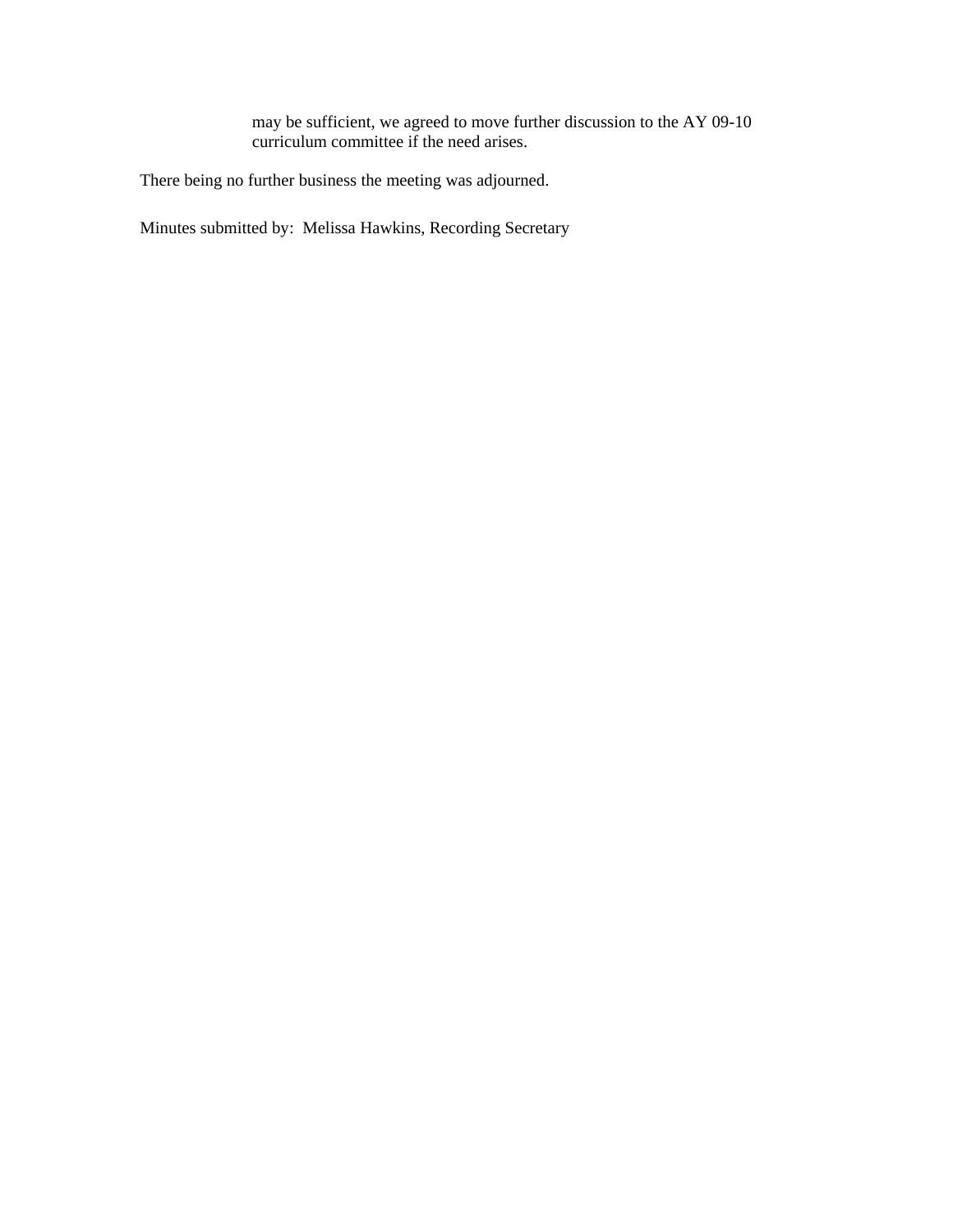## **Graduate Council – Consent Calendar June 3, 2009**

### **Graduate Faculty Membership**

### **Adjunct**

Mark de Caestecker / Biology Spencer Crew / History

#### **Associate**

Andrea L. Dawson / Music Angela R. DeBoer / Music Carolyn D. Hix / Nursing Linda McGrew / Business Communication and Entrepreneurship

#### **Full – Initial Appointment**

Jason D. Johnson / Mathematical Sciences

### **Full – Reappointment**

Don Hong / Mathematical Sciences Janice M. Leone / History Stephen D. Lewis / Business Communication and Entrepreneurship Leigh Ann McInnis / Nursing Richard T. Mpoyi / Management and Marketing Robert D. Rogers / Criminal Justice Administration Medha S. Sarkar / Computer Science Sesan K. Sokoya / Management and Marketing

### **Doctoral – Initial**

Andrew V. Brower / Biology David A. Penn / Economics and Finance

**Doctoral – Reappointment** Thomas M. Brinthaupt / Psychology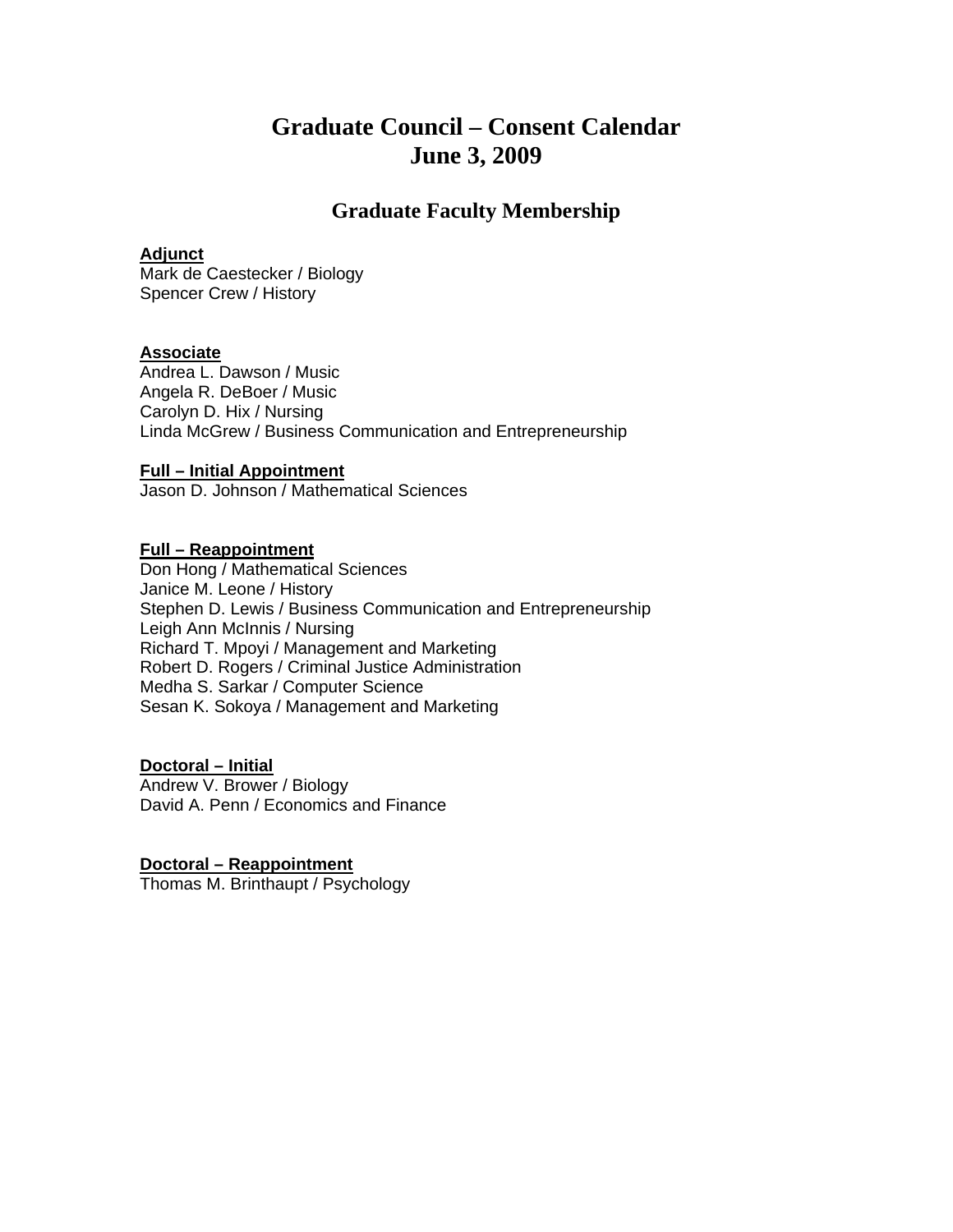# **Curriculum Changes**

### *Social Work*

### **Proposed New Course(s)**

| <b>SW 6000</b> | <b>MSW Practice I, 3 credit hours, effective Fall 2009</b>                                        |
|----------------|---------------------------------------------------------------------------------------------------|
| <b>SW 6010</b> | Human Behavior and the Social Environment, 3 credit hours,<br>effective Fall 2009                 |
| <b>SW 6020</b> | Research I, 3 credit hours, effective Fall 2009                                                   |
| <b>SW 6030</b> | Social Welfare Policy and Services, 3 credit hours, effective Fall<br>2009                        |
| <b>SW 6100</b> | <b>MSW Practice II, 3 credit hours, effective Spring 2010</b>                                     |
| <b>SW 6110</b> | Social Justice and Equity for Multicultural Populations, 3<br>credit hours, effective Spring 2010 |
| <b>SW 6120</b> | Research II, 3 credit hours, effective Spring 2010                                                |
| <b>SW 6130</b> | <b>Practicum IA, 3 credit hours, effective Spring 2010</b>                                        |
| <b>SW 6140</b> | <b>Practicum IB, 3 credit hours, effective Spring 2010</b>                                        |
| <b>SW 5000</b> | Special Topics, 3 credit hours, effective Fall 2009                                               |

# *English*

| <b>Proposed New Course(s)</b> |                                                                                                                                                                                                                             |
|-------------------------------|-----------------------------------------------------------------------------------------------------------------------------------------------------------------------------------------------------------------------------|
| <b>ENG 6525/7525</b>          | Special Topics in the History of the English Language, 3<br>credit hours, effective Fall 2009                                                                                                                               |
| <b>Other</b>                  |                                                                                                                                                                                                                             |
| <b>ENG 6330/7330</b>          | <b>Major American Writers</b><br>Revise the course description to read "An in-depth study of one,<br>two or three American writers" (instead of An in-depth study of two<br>or three American writers), effective Fall 2009 |
| <b>ENG 6550/7550</b>          | <b>Writing Center Theory</b><br>Remove from course description the statement that ENG<br>6550/7550 is required of all University Writing Center assistants,<br>effective Summer 2009                                        |
| <b>ENG 6620/7620</b>          | <b>Directed Reading and Research</b><br>Update catalog description to include wording that allows students<br>to take the course up to three times                                                                          |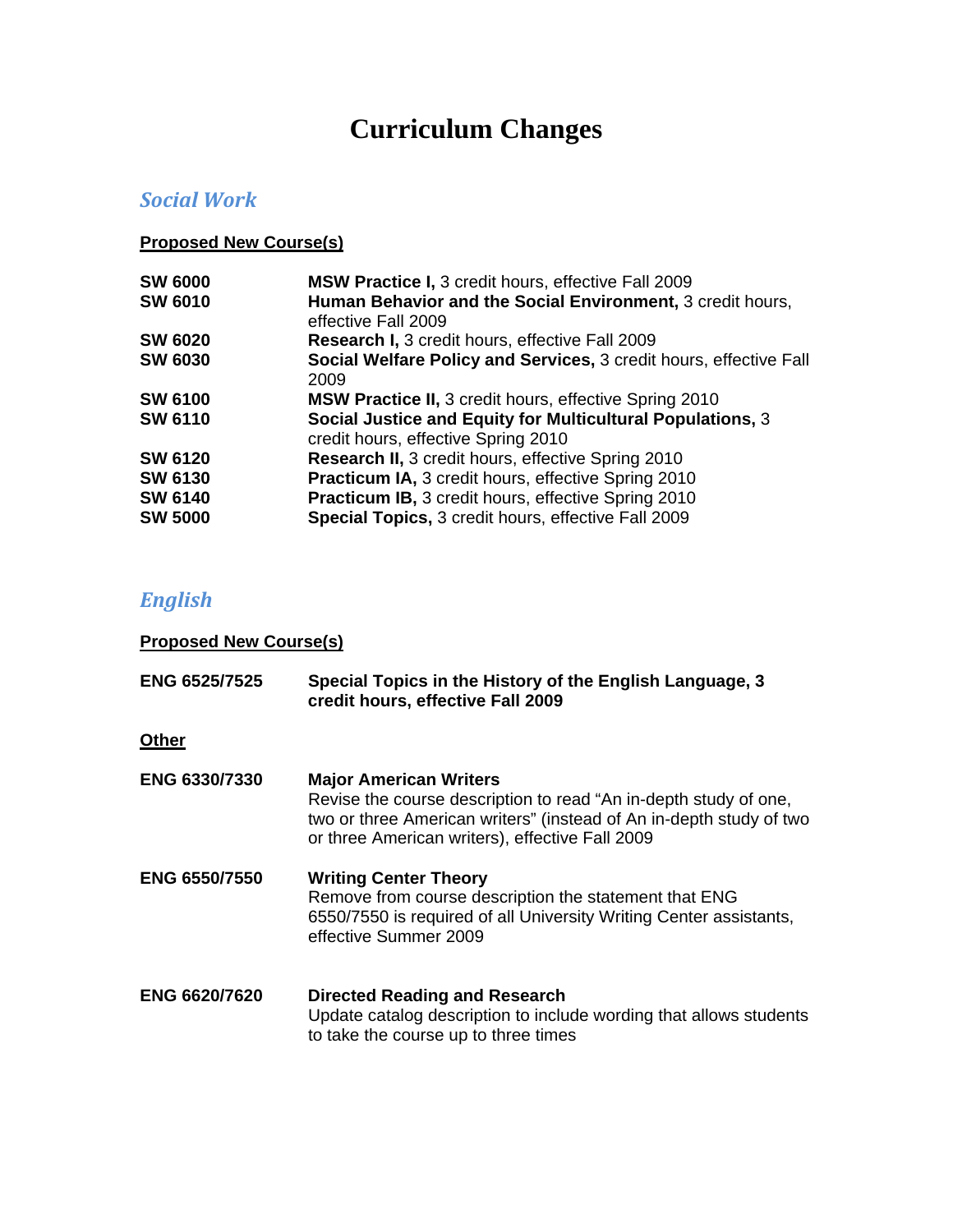### *Speech and Theatre*

### **Proposed New Course**

**LEST 6000 Creative Leadership and Collaboration,** 3 credit hours, effective Fall 2009

### *Literacy Studies*

**Other**

**Ph.D. in Literacy Studies** Include the option to register for **PSY 6585/7585** or **PSY 6210/7210** within the required core, effective Fall 2009

### *Educational Leadership*

### **Non-Substantive Revisions in Curriculum of Existing Major, Minor, Emphasis**

**M.Ed. in Administration and Supervision, Library Science**  In core course requirements, **replace SPSE 6430--Introduction to Curriculum Development with LIBS 6960--Preparation and Utilization of Instructional Materials (approved for name change (effective Spring 2010) to 'Integration of Learning Theory, Curriculum, and Technology'),** effective Fall 2009

**Ed.S. in Administration and Supervision with a new specialization in K-12 administrator licensure to meet new state program guidelines,** 33 total hours required, effective Fall 2009

### **Other**

Specialization Change: Ed.S./Curriculum & Instruction/Specialization ESL will be changed to **Specialization in Culture, Cognition, and the Learning Process,** effective Fall 2009

### *Elementary and Special Education*

### **Course Number/Title Change**

**ELED 6200** The Classroom as Community name change to **Community and the Social Sciences,** effective Summer 2009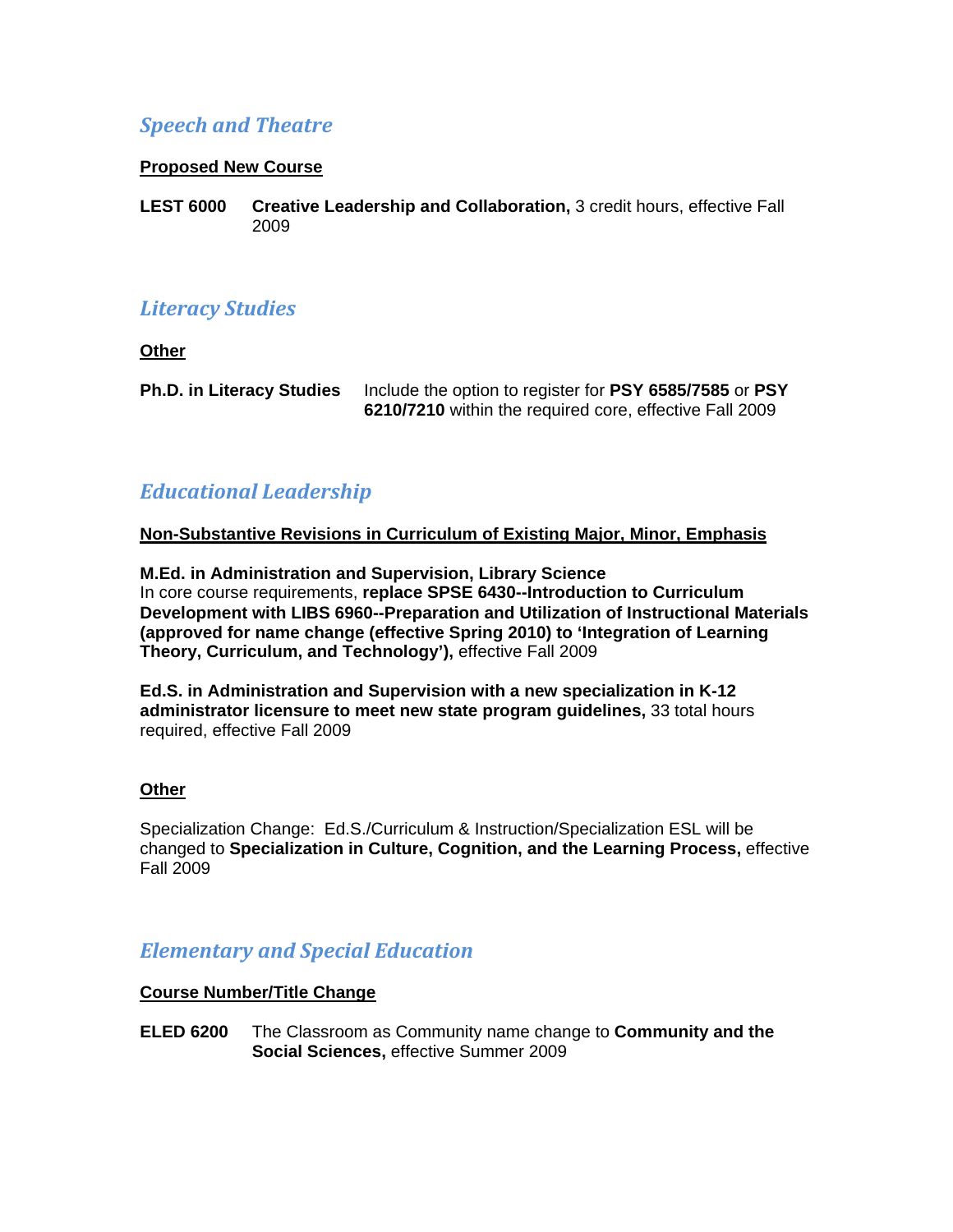### **Proposed New Course(s)**

**ELED 6450 Current Trends and Issues in Elementary School,** 3 credit hours, effective Fall 2009

### *Sociology and Anthropology*

### **Course Number Change**

**SOC 6660 Program Evaluation, course number change to SOC 6661,** 3 credit hours, cross-list with PSY 6661, effective Summer 2009

### *Psychology*

**Non-Substantive Revisions in Curriculum of Existing Major, Minor, Emphasis/ Changes in Credit Hours**

**School Psychology program--Request that the MA program be allowed to drop from 45 credits to 44 credits; remove PSY 6950, Literature Review and Reading in Psychology, as an M.A. graduation requirement,** effective Fall 2009

### **Other**

**PSY 6585/7585 Test Construction and Validation**  Remove PSY 6210/7210, Advanced Psychometrics, as prerequisite, effective Fall 2009

### *Nursing*

### **Other**

Standardize the overall undergraduate grade point average (GPA) by increasing it from 2.75 to 3.00 (on a 4.00 scale) for all MSN concentrations (education, administration, informatics, and advanced practice) for unconditional admittance, effective Summer 2009

Standardize the admission criteria for unconditional admission to the MS/PS HCI Concentration by increasing the GPA from 2.75 to 3.00 (on a 4.00 scale), effective Summer 2009